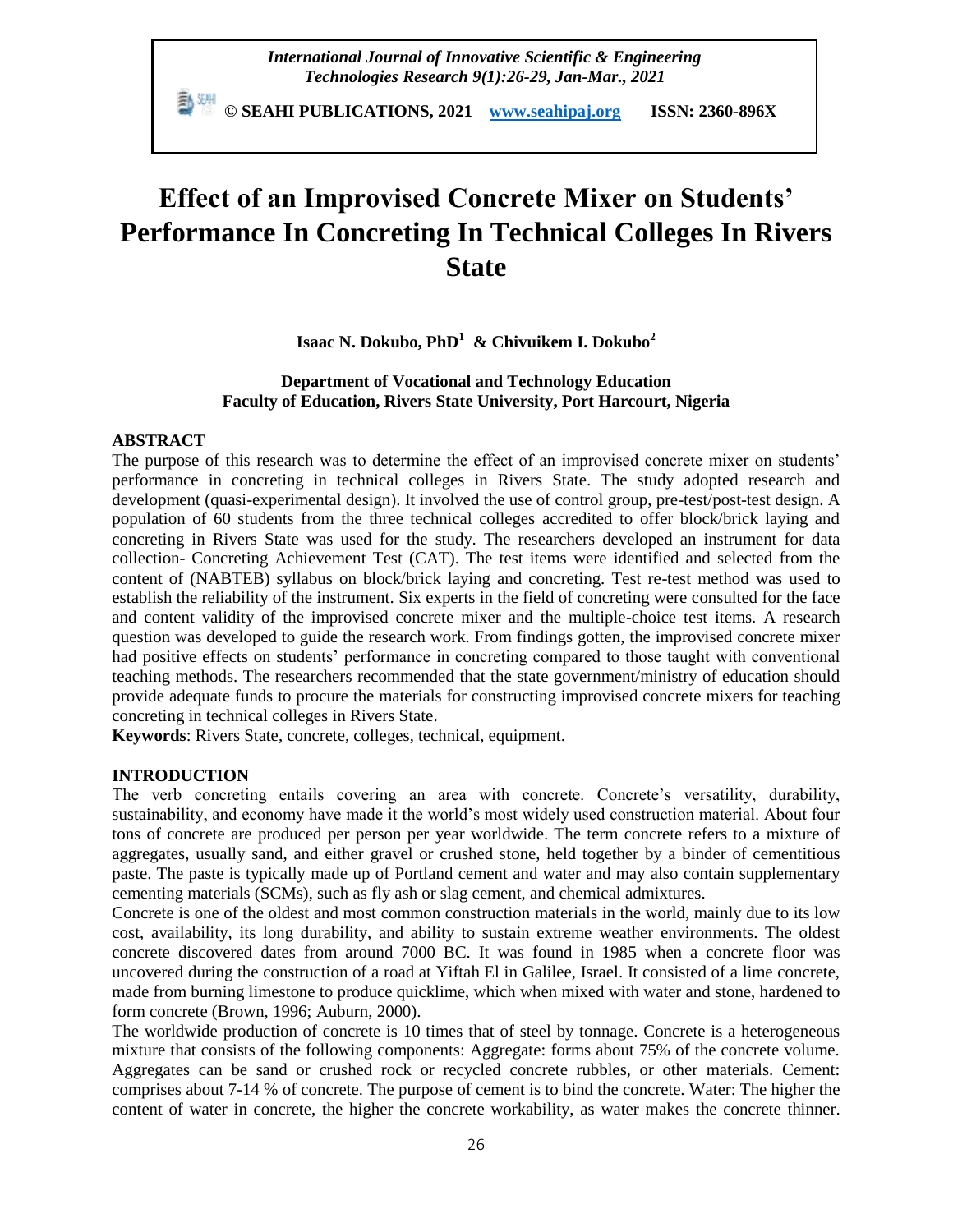# **Dokubo & Dokubo ….** *Int. J. Inno. Scientific & Eng. Tech. Res.* **9***(1):26-29, 2021*

When water is added to concrete, it results in concrete hydration reaction, and hardening subsequently. Additives: many additives are used to increase concrete workability. They are added in ratios that do not exceed 2% of cement content, usually 1- 2%.

A Concrete mixer is a machine that combines cement evenly to form aggregates such as sand or gravel and water to concrete. A typical concrete mixer uses a rotating drum for mixing the components. For smaller volume works portable concrete mixers are regularly used for concrete, can be produced at the site, so that workers have enough time to use the concrete before it hardens time.

Technical colleges are regarded as one of the principal Technical Vocational Education and Training (TVET) institution in Nigeria for the training of craftsmen in trades such as concreting. Adebayor (2010) stated that technical college students are students who are acquiring skills in Technical College Education programme in a particular occupation, trade or craft. Block laying, brick laying and concreting is among the trades offered in technical colleges in Rivers State, Nigeria. The goals of vocational-technical education shall be to provide trained manpower in applied sciences, technology and business particularly at the craft, advanced craft and technical levels (Dokubo, 2015).

According to National Board for Technical Education National Vocational Certificate (NVC) Curriculum and Course Specifications in Block-Laying and Concreting (2007), Concreting operations involve:

- 1. Mix proportions (Cement aggregate ratio; water-cement ratio).
- 2. Stages in concreting (Batching, mixing, transporting, placing, curing).
- 3. Methods of transporting wet concrete.

According to Ogundu & Wordu (2014), most teaching methods of technical colleges are not adequately building on practical manipulative skills but rather end up theorizing practical subjects; thus ignoring the ancient Chinese proverb that says "You tell me, I forget; show me I remember; involve me, I understand". Technical education being a competency-based education should be taught with a focus on practical skills acquisition generally made possible through constant practice on the job related skills not only on theories. Hence, the development of an improvised concrete mixer is vital to bridge the gap between theory and practical; thus filling the void created by lack of modern standard concrete mixing machines in technical colleges in Rivers State.

The researchers followed the following steps:

- (1) The National Business and Technical Examination Board Syllabus in Block/brick laying and concreting were carefully analyzed to determine which aspects of the syllabus that required the use of concrete mixer in teaching.
- (2) The specific tasks requiring the improvised concrete mixer were identified.
- (3) In collaborating with the technical colleges teachers and workshop personnel, the design for the improvised mixer was drafted, materials sourced and the mixer fabricated.

# **Statement of Problem**

Concreting ought to be taught using the same equipment students will be exposed to in the world of work after graduation. Technical colleges in Rivers State lack the needed modern equipment for teaching building-related courses (Dokubo, 2011). The results obtained National Business and Technical Examination shows poor performance by students in concreting. Lack of functional concrete mixer may have contributed to the students' poor exposure to practical classes. Conventional teaching aids such as drawings, pictures and non functional archaic mixer used in the Technical Colleges for teaching block/brick laying and concreting are only descriptive and cannot be used to teach practicals. For this reason, local construction of a functional concrete mixer is imperative. Hence the research was undertaken to find out the effect of improvised concrete mixer on students' performance in concreting in technical colleges in Rivers State.

# **Research Question**

One research question guided the research:

1) What is the effect of using an improvised concrete mixer on students' performance in concreting in technical colleges in Rivers State?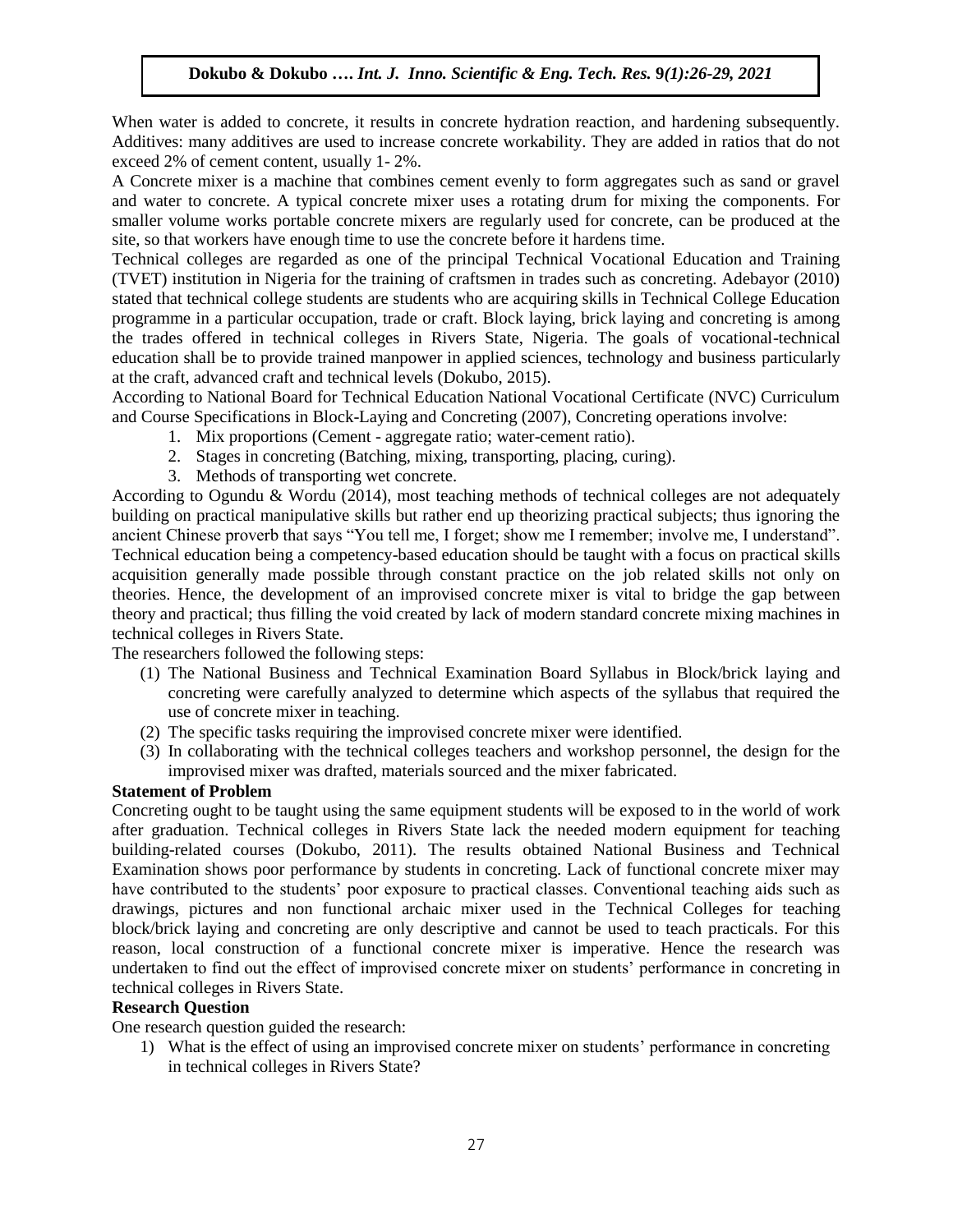#### **METHODOLOGY**

This study adopted research and development (R and D) design incorporating quasi-experimental research design. Quasi- experimental design involved the use of pre-test and post-test design with experimental and control groups. This design implies that intact classes were used for the study. This design was necessary because it was not possible for the researchers to randomly sample the students and assign them to groups without disrupting the normal academic programme of the Technical Colleges involved in the study (Akaninwor, 2005, Ali, 1996). The experimental groups were treated with an improvised concrete mixer while the control groups were treated with pictorial aids showing the sequence/operational procedures of mixers (called conventional teaching aid in this work).

#### **Population and Sample**

The population of the study comprised 60 final year students of the three Technical Colleges offering block/brick laying and concreting, namely GTC Port Harcourt, GTC Ahoada and GTC Tombia. There was no sampling as the population of 60 students was used for the study, 20 students in each college. However, selection of the students into the experimental and control groups was carried out using the simple random sampling techniques. 10 students in each college were in the experimental group, while the other 10 in the control group.

#### **Instrument for Data Collection**

The instrument for data collection was the Concreting Achievement Test (CAT) developed by the researchers. 38 test items were identified and selected from the content of block/brick laying and concreting syllabus/curriculum. The researchers in constructing CAT, prepared a table of specification/test blue print to guide the development of the test items.

#### **RESULTS**

**Research Question 1**: *What is the effect of using an improvised concrete mixer on students' performance in concreting in technical colleges in Rivers State?* 

Table 1. Mean Score on effect of using improvised concrete mixer on students' performance in concreting in technical colleges in Rivers State

| Group        | Pre-test mean | Post-test mean | Mean gain |
|--------------|---------------|----------------|-----------|
| Experimental | 18.51         | 44.65          | 13.71     |
| Control      | 9.26          | 27.41          |           |

The data presented in Table 1 show that students in the experimental group have a pre-test mean score of 18.51, a post test mean score of 44.65. While students in the control group have a pre-test mean score of 19.26, a post test mean score of 27.41. The mean gain was 13.71. The effect here was that those taught concreting using the improvised concrete mixer performed better than those taught with conventional teaching aids.

#### **DISCUSSION OF FINDINGS**

The findings of this study revealed the effect of using an improvised concrete mixer on students' performance in concreting in technical colleges in Rivers State. This positive improvement noted is in line with Dokubo (2011), who opined that machines and equipment are pivotal in enhancing students' performance in the field of technical and vocational education. Furthermore, as noted in Mbadi (2007), exposing students to the right tools and materials needed for their chosen field helps them assimilate points taught better and serves as a strong motivation for them to learn.

# **CONCLUSION**

The purpose of this research was to determine the performance of students in concreting taught with an improvised concrete mixer in technical colleges in Rivers State. The study revealed that there was significant difference in the mean performances of students taught concreting using the improvised concrete mixer and those taught using conventional teaching aids.